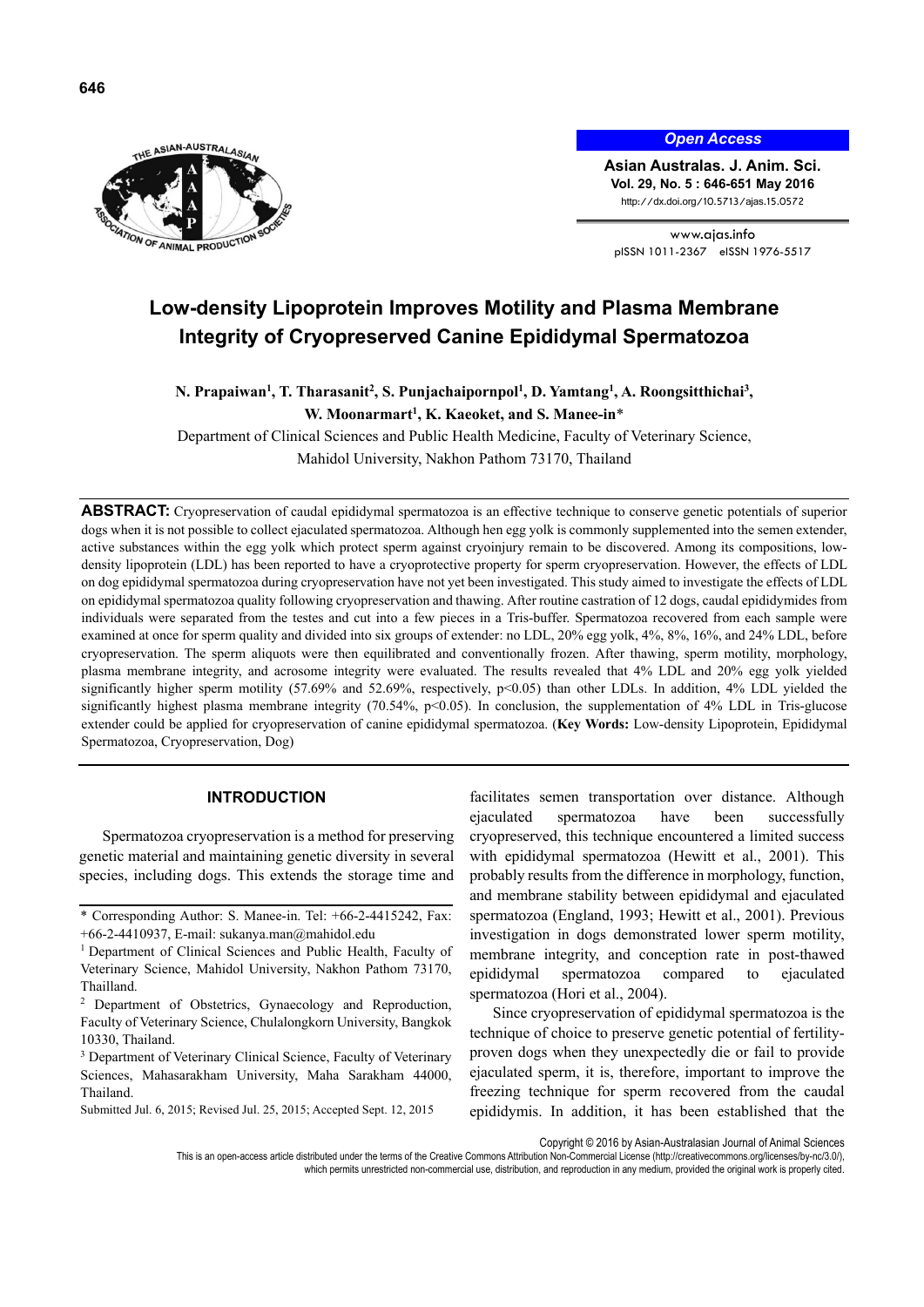composition of the semen extender plays a pivotal role in protecting sperm against cryoinjury which occurs during freezing and thawing processes (Hewitt et al., 2001).

Recent studies report that the sperm plasma membrane is the primary site of cryodamage during freezing and thawing due to changes in its lipid and protein structure (Gao and Critser, 2000). Egg yolk is frequently included in semen extenders because it provides long-term survival of spermatozoa during freeze-thaw process due to its protective effects against cold shock (Kampschmidt et al., 1953). A major components of egg yolk are low density lipoprotein (LDL) and high density lipoprotein (HDL) (Bencharif et al., 2008). LDL has been reported to have a cryoprotective effect, while HDL is disadvantageous for spermatozoa cryopreservation (Amirat et al., 2004). In bulls, spermatozoa cryopreserved with LDL-supplemented extender yielded 2 times higher motility than that with crude egg yolk semen extender (Moussa et al., 2002; Amirat et al., 2004). Similarly, LDL-based extender has been proven to enhance the cryopreservability of canine ejaculated spermatozoa (Varela Junior et al., 2009). Given that epididymal spermatozoa are more sensitive to cold stress than ejaculated spermatozoa, it is of interest to examine whether LDL-based extender protects epididymal spermatozoa against cryoinjury. This study aimed at investigating the effects of LDL-based semen extender on quality of epididymal spermatozoa following cryopreservation and thawing.

### **MATERIALS AND METHODS**

The animal intervention was approved by the Faculty of Veterinary Science-Animal Care and Use Committee (FVS-ACUC), Mahidol University, protocol number MUVS-2010- 16.

# **Experimental design**

Canine spermatozoa were collected from caudal epididymides. Sperm motility, morphology, plasma membrane integrity, and acrosome integrity were evaluated immediately after sperm recovery. Sperm samples were centrifuged at 700×g for 6 min, the supernatant removed, and the sperm pellets diluted with 6 different Tris-glucose-based extenders: i) no LDL, ii) 20% egg yolk, iii) 4% LDL, iv) 8% LDL, v) 16% LDL, and vi) 24% LDL. The recovered spermatozoa were equilibrated in these primary semen extenders and then conventionally frozen. Sperm motility, plasma membrane integrity and acrosome integrity were evaluated at 0, 2, and 4 h after thawing.

## **Preparation of freezing medium**

Freezing extender used in this study was prepared as followed:  $2.4\%$  (w/v) Tris (BDH, Leuven, Belgium),  $1.4\%$ citric acid (BDH, London, England), 0.8% glucose (Merck, Germany), 0.06% (w/v) sodium benzyl penicillin (M&H manufacturing co., Ltd., Samutprakarn, Thailand), 0.1% (w/v) streptomycin sulphate (M&H manufacturing co., Ltd., Thailand), and different concentrations of LDL (no LDL, 4%, 8%,  $16\%$ ,  $24\%$  LDL) or  $20\%$  (v/v) egg yolk. These extenders were supplemented with  $3\%$  and  $7\%$  (v/v) glycerol (Sigma-Aldrich, St. Louis, MO, USA) for extender 1 and 2, respectively. Thawing medium used in this study was prepared according to Axner et al. (2004).

# **Low density lipoprotein preparation**

The LDL was extracted from egg yolk according to the method essentially described by Moussa et al. (2002). Briefly, hen egg yolk was collected in a cooled beaker. Plasma fractionation was performed by diluting egg yolk twice with 0.17 M NaCl and stirred for 1 hour and were then twice centrifuged at  $10,000 \times g$  for 45 min at 10°C. LDL were extracted by mixing the plasma with 40% ammonium sulfate (Sigma-Aldrich, USA) for 1 hour to precipitate livetins. The pH of the plasma was fixed at 8.7. Plasma was centrifuged at 10,000×g for 45 min at 4°C. Supernatant was dialyzed against distilled water for 6 hours to discard ammonium sulfate. After 6 hour, the solution was centrifuged at the same protocol. The floating LDL rich residue was obtained.

## **Animals and collection of epididymal spermatozoa**

Epididymal spermatozoa were collected from 12 healthy dogs of various breeds that were routinely castrated, aged between 1 and 7 years old. Spermatozoa were collected from a pair of caudal epididymides from each dog. Caudal epididymides were cut into a few pieces and then placed in thawing medium for 10 min at 37°C (Tittarelli et al., 2006). After epididymal tissues were removed from that medium, spermatozoa suspensions from right and left caudal epididymides of individuals were pooled. The spermatozoa samples containing those having motility and normal morphology more than 70% were included in the experiment.

#### **Spermatozoa cryopreservation and thawing**

Spermatozoa cryopreservation was performed according to Manee-in et al. (2014). Briefly, the spermatozoa suspension was centrifuged at  $700 \times g$  for 6 min; the spermatozoa pellet was then re-suspended in extender 1. After 1 h equilibration at  $4^{\circ}$ C, an equal volume of extender 2 was gently added (Axner et al., 2004). The spermatozoa suspension was loaded into a 0.5 mL straw and subsequently frozen by placing the straw horizontally 4 cm above liquid nitrogen vapors for 10 min. All straws were finally immersed in the liquid nitrogen (Andersen, 1975). Thawing procedure was performed by immersing the straw in warm water (37°C) for 15 seconds. The frozen-thawed spermatozoa suspension was then released into thawing medium for further investigations.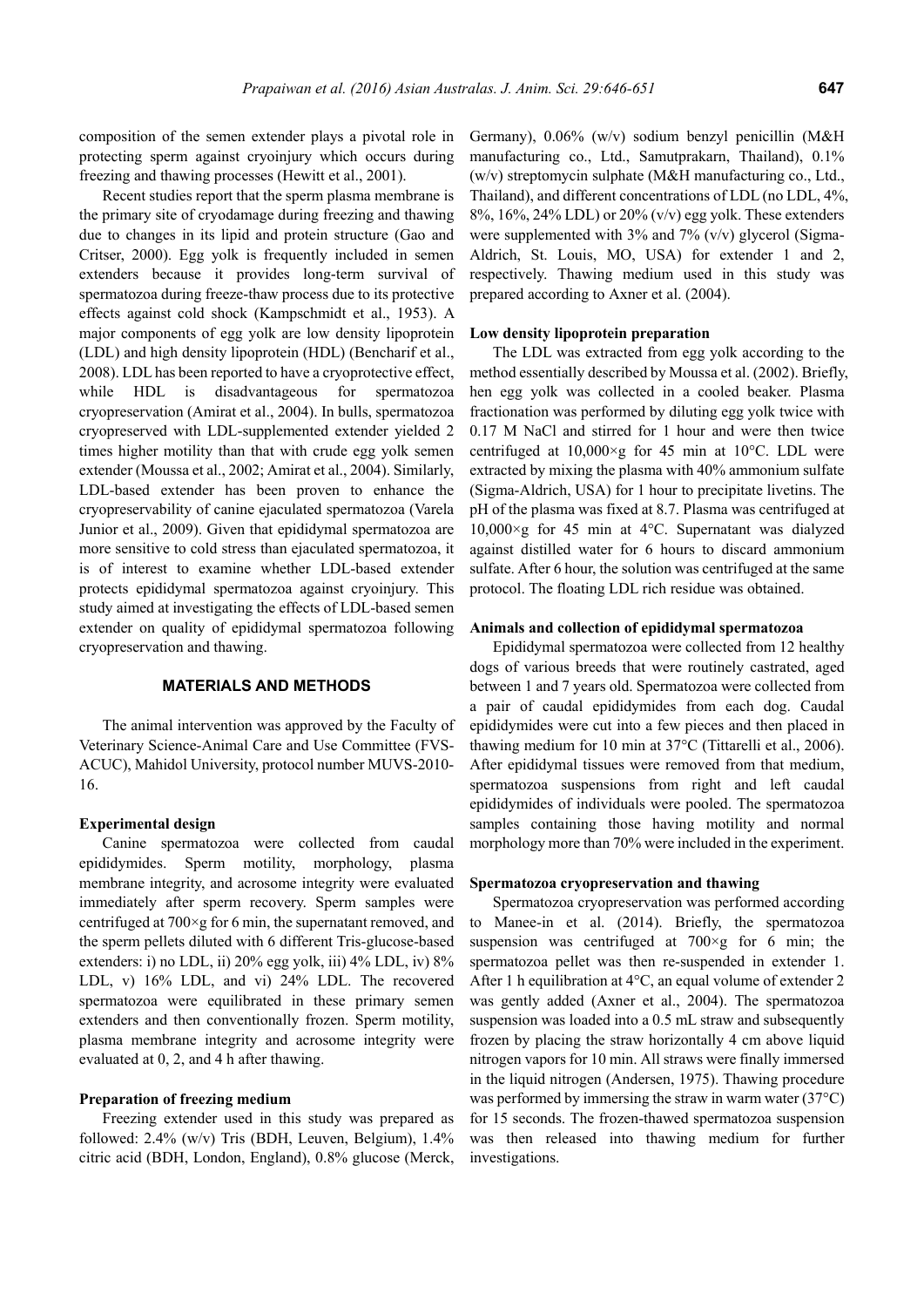After the incubation in thawing medium at 37°C for 5 min, the sperm suspensions were evaluated for sperm motility, plasma membrane integrity, and acrosome integrity at 0 h, 2 h, and 4 h, respectively.

### **Spermatozoa evaluation**

Spermatozoa samples were assessed immediately after collecting and thawing. Spermatozoa motility and progressive motility (scale 0 to 5) was blind evaluated under a phase-contrast microscope at 200× (Platz and Seager, 1978). Head morphology was estimated under a light microscope at 1,000× by counting 500 spermatozoa after Williams staining. Thereafter, a 2  $\mu$ L of semen sample was fixed with formal saline for evaluating tail morphology from 200 spermatozoa under a phase-contrast microscope at 1,000×. Plasma membrane and acrosome integrities were evaluated by staining the spermatozoa with Ethidium homodimer-1 (EthD-1, Molecular probes Inc., Eugene OR, USA) and fluorescein isothiocyanate conjugated peanut agglutinin (FITC-PNA, Sigma, USA), respectively. In brief, an aliquot of 5 µL sperm suspension was mixed with an equal volume of 2 µM EthD-1 for 10 min at 37°C. Subsequently, 5 µL of a 10 mg/mL salmon sperm DNA (Fluka, Munich, Germany) in phosphate buffered saline (PBS) was added to bind excessive EthD-1 for 3 min at 37°C. Supernatant was removed after centrifugation at  $300 \times g$  for 5 min. The spermatozoa were (v/v) ethanol for 30 s. Fixed spermatozoa were stained with 100 µg/mL FITC-PNA in PBS in a humidified chamber for 30 min at 4°C, rinsed with 4°C distilled water, and allowed to air dry at 4°C. The fluorescently labeled slides were kept in the dark until evaluation. In total, 200 spermatozoa per slide were randomly evaluated and classified into 3 categories as described by Cheng et al. (1996) using an epifluorescent microscope at 1,000×.

#### **Statistical analysis**

All data were manipulated and statistically analyzed using the Statistical Analysis Systems software (SAS for windows, version 9, Cary, NC, USA). Normal distribution of residuals from the statistical models was tested using Shapilo-Wilk test. An analysis of variance was performed under the general linear model procedure. The statistical models included the effect of groups of LDL concentration, time, and interaction between LDL concentration and duration after thawing. Least-squares means were calculated and compared using Tukey-Kramer adjustment for multiple comparisons. All data were expressed as mean ±standard deviation. The level of significance was considered at  $p<0.05$ .

# **RESULTS**

The characteristics of spermatozoa recovered from caudal epididymides (fresh spermatozoa) and after cryopreservation are shown in Tables 1 to 3. Motility, plasma membrane integrity, and acrosome integrity of post-thawed spermatozoa decreased over the time of examination. In fresh spermatozoa, an average percentage of normal head morphology, normal tail morphology, motility, progressive motility, plasma membrane integrity, and acrosome integrity were 82.77±6.25, 80.19±7.23, 80.77±4.94, 4.54±0.51, 74.88±5.86, and 55.50±16.67, respectively.

then smeared on a glass microscopic slide and fixed with 95% 10.79, respectively) compared to other LDL concentrations. Moreover, LDL dose-specific was observed: 4% LDLbased-extender yielded the highest percentage of postthawed sperm motility, plasma membrane integrity, and acrosome integrity (57.69 $\pm$ 5.63, 70.54 $\pm$ 12.84, and 46.58 $\pm$ After thawing chronologically (0 h, 2 h, and 4 h), it was found that 4% LDL and 20% egg yolk groups yielded significantly higher sperm motility  $(57.69 \pm 5.63$  and  $52.69 \pm 1.69$ 17.15, respectively), than other LDL groups  $(p<0.05)$ . In addition, 4% LDL group provided the significantly highest motility at 2 h. For plasma membrane integrity, 4% LDL group resulted in the highest plasma membrane integrity (p<0.05) at 0 h after thawing. At 2 h and 4 h, membrane integrity of all groups (except no LDL group) was not significantly different (p>0.05). For acrosome integrity, 4% LDL group yielded the highest acrosome integrity. However, acrosome integrity in all LDL-supplemented groups was not significantly different ( $p>0.05$ ) at 0 h, 2 h, and 4 h after

**Table 1.** Spermatozoa motility (%) and progressive motility of caudal epididymal spermatozoa before freezing and after thawing for 0 h  $(T0)$ , 2 h  $(T2)$ , and 4 h  $(T4)$  in each experimental group (mean $\pm SD$ )

|                 | Fresh                         |                         | T0                               |                         | T <sub>2</sub>                   |                         | T <sub>4</sub>                   |                         |
|-----------------|-------------------------------|-------------------------|----------------------------------|-------------------------|----------------------------------|-------------------------|----------------------------------|-------------------------|
| Group/time      | Motility                      | Progressive<br>motility | Motility                         | Progressive<br>motility | Motility                         | Progressive<br>motility | Motility                         | Progressive<br>motility |
| No LDL          | $80.77 \pm 4.94$ <sup>A</sup> | $4.54\pm0.51$           | $3.03\pm4.80^{B,c}$              | $0.31 \pm 0.48$         | $2.46\pm5.59^{B,d}$              | $0.08 \pm 0.28$         | $1.00 \pm 2.77$ <sup>B,d</sup>   | $0.08 \pm 0.28$         |
| 4% LDL          | $80.77 \pm 4.94$ <sup>A</sup> | $4.54\pm0.51$           | 57.69 $\pm$ 5.63 <sup>B,a</sup>  | $3.69\pm0.25$           | 51.15 $\pm$ 9.16 <sup>B,a</sup>  | $3.04\pm0.52$           | $28.46 \pm 11.07^{c,a}$          | $1.69 \pm 0.72$         |
| 8% LDL          | $80.77 \pm 4.94$ <sup>A</sup> | $4.54\pm0.51$           | $38.46\pm15.86^{B,b}$            | $2.27 \pm 1.03$         | $30.00 \pm 15.94$ <sup>B,c</sup> | $1.81 \pm 0.97$         | $12.69 \pm 9.71^{\text{C},b,c}$  | $0.77 \pm 0.73$         |
| 16% LDL         | $80.77 \pm 4.94$ <sup>A</sup> | $4.54\pm0.51$           | $34.46\pm15.40^{B,b}$            | $2.12\pm0.98$           | $26.38 \pm 13.57$ <sup>B,c</sup> | $1.77 \pm 0.81$         | 9.23 $\pm$ 8.06 <sup>C,c,d</sup> | $0.54\pm 0.52$          |
| 24% LDL         | $80.77 \pm 4.94$ <sup>A</sup> | $4.54\pm0.51$           | $32.92 \pm 18.91^{B,b}$          | $1.96 \pm 1.18$         | $21.92 \pm 16.90$ <sup>C,c</sup> | $1.27 \pm 1.07$         | 9.08 $\pm$ 8.48 <sup>D,c,d</sup> | $0.38 \pm 0.51$         |
| $20\%$ egg yolk | $80.77 \pm 4.94$ <sup>A</sup> | $4.54\pm0.51$           | 52.69 $\pm$ 17.15 <sup>B,a</sup> | $3.08 \pm 1.04$         | 40.00 $\pm$ 17.80 <sup>C,b</sup> | $2.38 \pm 1.08$         | $21.54 \pm 11.62^{D,a,b}$        | $1.23 \pm 0.70$         |

SD, standard deviation; LDL, low density lipoprotein.

Values within the same column followed by the different small letter superscripts, and within the same row followed by the different capital letter superscripts are significantly different ( $p \le 0.05$ ).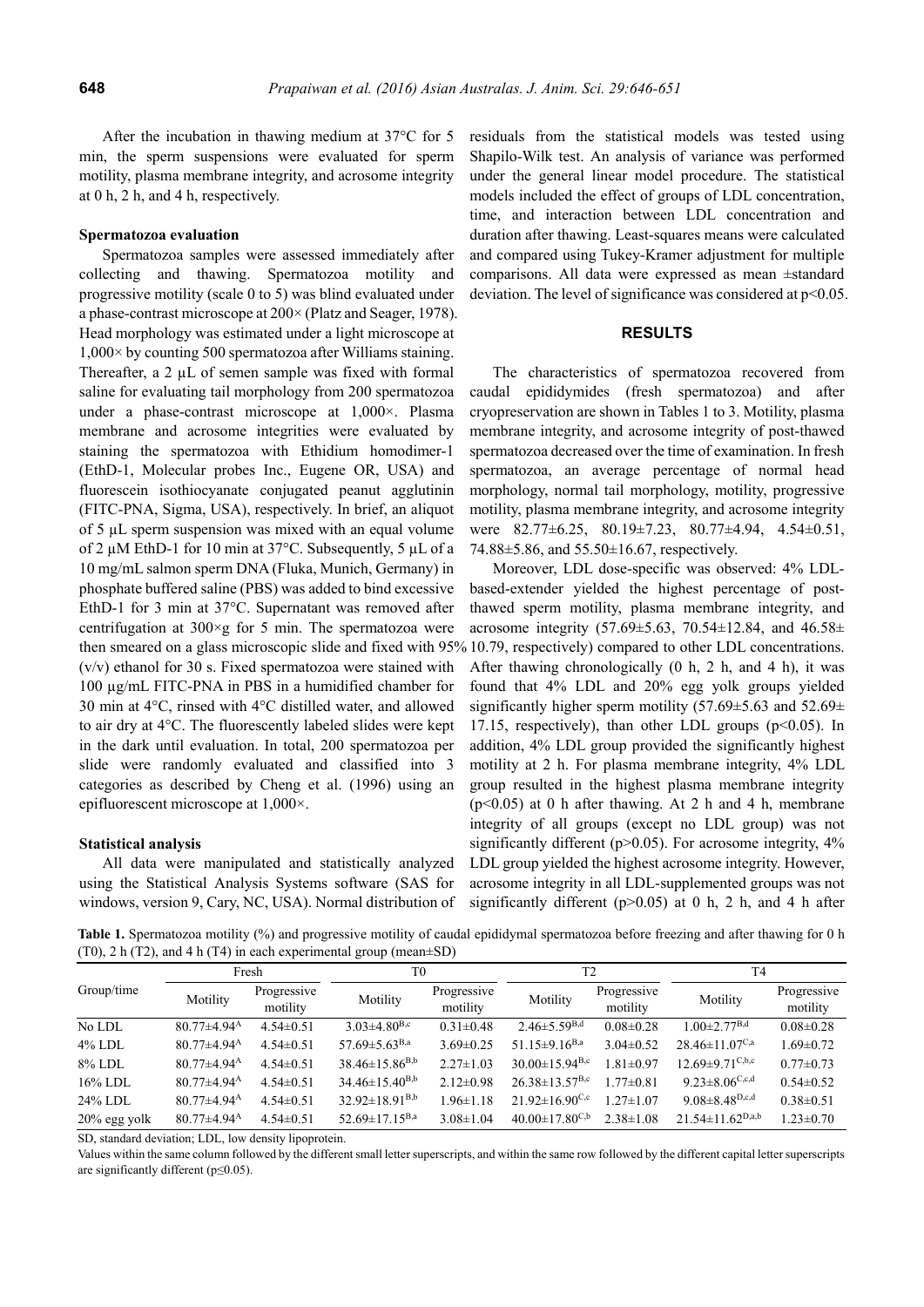| Group/time      | Fresh                   | T0                               | T2                                   | T4                                 |
|-----------------|-------------------------|----------------------------------|--------------------------------------|------------------------------------|
| No LDL          | $74.88\pm5.86^{\rm A}$  | 54.60 $\pm$ 17.92 <sup>B,b</sup> | 45.62 $\pm$ 19.24 <sup>B,C,b</sup>   | $38.04 \pm 19.67^{C,b}$            |
| $4\%$ LDL       | $74.88\pm5.86^{\rm A}$  | 70.54 $\pm$ 12.84 <sup>A,a</sup> | 62.19 $\pm$ 12.42 <sup>A,a</sup>     | 55.96 $\pm$ 14.98 <sup>B,a</sup>   |
| 8% LDL          | $74.88\pm5.86^{\rm A}$  | $58.23 \pm 13.65^{B,b}$          | $53.85 \pm 11.42^{\text{B},a,b}$     | 51 50 $\pm$ 13 20 <sup>B,a</sup>   |
| $16\%$ LDL      | $74.88\pm5.86^{\rm A}$  | 55.56 $\pm$ 14.13 <sup>B,b</sup> | 52.27 $\pm$ 11.30 <sup>B,a,b</sup>   | 48.07 $\pm$ 11.61 <sup>B,a,b</sup> |
| 24% LDL         | $74.88\pm5.86^{\rm A}$  | 55.04 $\pm$ 9.25 <sup>B,b</sup>  | $52.19 \pm 11.55^{B,a,b}$            | $48.23 \pm 15.40^{B,a,b}$          |
| $20\%$ egg yolk | 74.88±5.86 <sup>A</sup> | 59 27 $\pm$ 14 21 <sup>B,b</sup> | 54.77 $\pm$ 12.42 <sup>B,C,a,b</sup> | $45.31 \pm 12.51^{C,a,b}$          |

**Table 2.** Plasma membrane integrity (%) of caudal epididymal spermatozoa before freezing and after thawing for 0 h (T0), 2 h (T2), and 4 h (T4) in each experimental group (mean±SD)

SD, standard deviation; LDL, low density lipoprotein.

Values within the same column followed by the different small letter superscripts, and within the same row followed by the different capital letter superscripts are significantly different (p≤0.05).

thawing.

# **DISCUSSION**

In the present study, the highest percentage of postthawed spermatozoa motility was observed in 4% LDL group in all freezing times. However, that motility was not statistically different from 20% egg yolk-based extenders, which are routinely used for semen cryopreservation. Nevertheless, at 2 h post-thaw, spermatozoa motility from 4% LDL group was significantly higher than other groups. This was in agreement with the study on cryoprotective effect of LDL on bull semen motility, which demonstrated two folds higher motility from LDL supplementation than from egg yolk (Moussa et al., 2002; Amirat et al., 2004). Regarding the duration after freeze-thaw process, spermatozoa motility of all groups was highest at 0 h and declined chronologically. Cryoinjury of spermatozoa is caused by several aspects, including membrane disturbances and osmotic pressure changes, leading to cell volume change (Pena, 2007). The decrease in motility after freeze-thaw process might be caused by an active transport and a permeability alteration of plasma membrane in the tail region of spermatozoa (Yu et al., 2002). The previous study revealed that 8% LDL was the best concentration for ejaculated dog spermatozoa since it improved spermatozoa motility and plasma membrane integrity (Varela Junior et al., 2009). These results differed from our results where 4% LDL was the best concentration. This might be due to the differences in composition of the plasma membrane between ejaculated and epididymal spermatozoa, especially in surface component changes during epididymal maturation and sperm capacitation (Oliphant and Singhas, 1979) which makes the difference in cold shock susceptibility of spermatozoa (England, 1993). Moreover, our result showed a (England, 1993; White, 1993) decrease in motility when higher concentration of LDL was added. This might have been caused by a decrease in osmotic pressure of the extender when LDL concentration increased (Amirat et al., 2004).

For the plasma membrane integrity, 4% LDL group provided the best result at 0 h of post-thawed spermatozoa, suggesting that LDL possessed a beneficial cryoprotective effect on spermatozoa plasma membrane (England, 1993). This effect was due to LDL adhering to the cell membrane of spermatozoa (Graham and Foote, 1987; Bergeron et al., 2004), forming an interfacial film between fatty acids and water (Anton et al., 2003), and building a complex with seminal plasma proteins. This made them unavailable to function in the membrane (Manjunath and Therien, 2002; Bergeron et al., 2004), and prevented the loss of membrane phospholipids (Amirat et al., 2004). This could help protect spermatozoa during freeze-thaw process, because the spermatozoa membrane is composed of phospholipid and cholesterol which maintains the correct membrane fluidity and membrane permeability (White, 1993). Cryoinjury induces phospholipid phosphatidylserine translocation from inner to outer leaflets of plasma membrane which relates to membrane degeneration (Pena, 2007). This corresponds with

**Table 3.** Sperm acrosome integrity (%) of caudal epididymal spermatozoa before freezing and after thawing for 0 h (T0), 2 h (T2), and 4 h (T4) in each treatment and control (mean±SD)

| T0<br>T2<br>Fresh<br>Group/time                                                                                        | T4                               |
|------------------------------------------------------------------------------------------------------------------------|----------------------------------|
|                                                                                                                        |                                  |
| $10.81\pm9.66^{B,C,b}$<br>$18.96 \pm 14.64^{B,b}$<br>No LDL<br>$55.50 \pm 16.67$ <sup>A</sup>                          | 3 85 $\pm$ 4 28 <sup>C,b</sup>   |
| $38.04 \pm 10.42$ <sup>A,B,a</sup><br>$46.58 \pm 10.79$ <sup>A,a</sup><br>$55.50\pm16.67^{\rm A}$<br>$4\%$ LDL         | $28.77 \pm 15.53^{B,a}$          |
| 36.88 $\pm$ 12.28 <sup>B,a</sup><br>$37.38 \pm 15.23$ <sup>B,a</sup><br>$55.50\pm16.67^{\rm A}$<br>8% LDL              | 24 50 $\pm$ 14 32 <sup>C,a</sup> |
| 29 50 $\pm$ 11 14 <sup>B,C,a</sup><br>$36.62 \pm 14.59$ <sup>B,a</sup><br>$55.50\pm16.67^{\rm A}$<br>$16\%$ LDL        | 21.96 $\pm$ 11.67 <sup>C,a</sup> |
| $28.31 \pm 17.11^{B,C,a}$<br>$38.19 \pm 18.38$ <sup>A,a</sup><br>$55.50\pm16.67^{\rm A}$<br>$24\%$ LDL                 | $22.88 \pm 14.91$ <sup>C,a</sup> |
| 39 46 $\pm$ 19 25 <sup>B,a</sup><br>$27.77 \pm 14.82$ <sup>C,a</sup><br>55 50 $\pm$ 16 67 <sup>A</sup><br>20% egg yolk | 19 77 $\pm$ 10 79 <sup>C,a</sup> |

SD, standard deviation; LDL, low density lipoprotein.

Values within the same column followed by the different small letter superscripts, and within the same row followed by the different capital letter superscripts are significantly different ( $p \le 0.05$ ).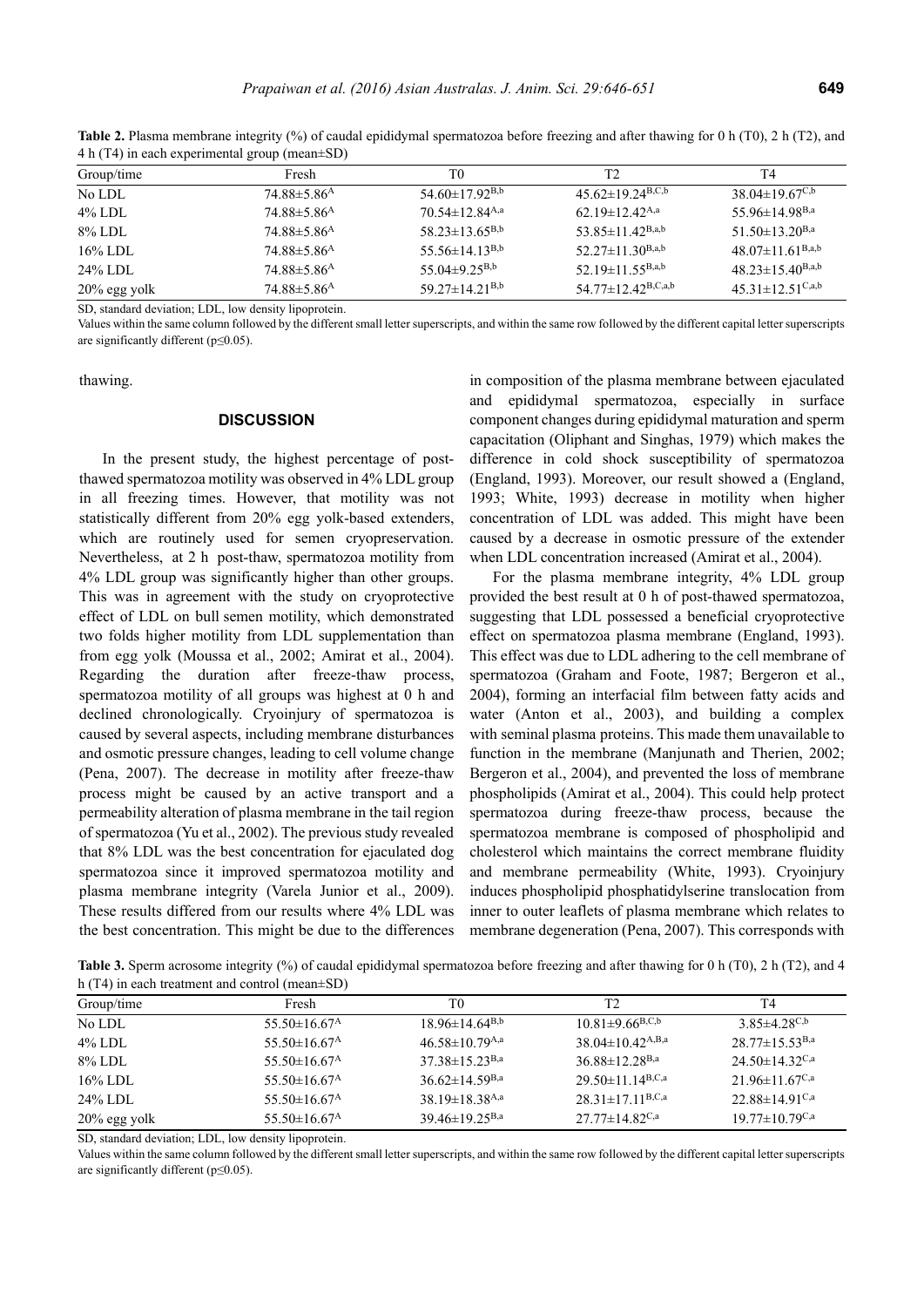the previous studies conducted in boar, bull, and stallion semen cryopreservation (Moussa et al., 2002; Amirat et al., 2004; Jiang et al., 2007; Canisso et al., 2008).

The highest percentage of acrosome integrity was found in the 4% LDL group. At 0 h post-thawed, it provided the better protection for the acrosome; acrosome integrity decreased when the storage time extended. Likewise, mammalian spermatozoa must undergo the physiological changes of capacitation in the female reproductive tract in order to penetrate oocytes (Yanagimachi and Bhattacharyya, 1988). Sperm capacitation is followed by acrosome reaction, which involves the breakdown and the fusion of the sperm plasma membrane and outer acrosomal membrane covering the anterior portion of the sperm head (Bedford, 1968; Yanagimachi and Usui, 1974). Consequently, during freezing process, the spermatozoa might have undergone the acrosome reaction (Yanagimachi and Usui, 1974). Egg yolk contains progesterone (Bowden et al., 2001) which plays an important role in the capacitation of spermatozoa in cattle (Witte and Schafer-Somi, 2007), horses (Aitken and McLaughlin, 2007), and humans (Wistrom and Meizel, 1993; Meyers et al., 1995). Progesterone is responsible for the capacitation of spermatozoa and therefore prejudicial to the preservation of spermatozoa during freezing (Bencharif et al., 2010). It has been reported that LDL contained a lower progesterone level than egg yolk due to the filtering effect of the dialysis procedure (Bencharif et al., 2008). It is, therefore, hypothesized that the extender containing LDL provided good protection for acrosome due to it containing a low level of progesterone. The investigation of acrosomal integrity following freezing and thawing is therefore an important parameter providing a qualitative assessment of sperm fertility (Bencharif et al., 2010).

In conclusion, LDL-supplemented extender enhanced canine epididymal spermatozoa quality during cryopreservation. The results from this study showed that the 4% LDL supplementation was the most suitable extender and yielded the better results for all spermatozoa quality parameters, especially for plasma membrane integrity than other LDL concentrations and egg yolk. At 0 h post-thawed, it provided better results; spermatozoa quality, which then decreased chronologically.

# **CONFLICT OF INTEREST**

We certify that there is no conflict of interest with any financial organization regarding the material discussed in the manuscript.

# **ACKNOWLEDGMENTS**

We would like to sincerely thank The Veterinary Public Health Division of The Bangkok Metropolitan

Administration, Bangkok, Thailand for providing canine testicular samples. This study was financially supported by Faculty of Veterinary Science, Mahidol University.

# **REFERENCES**

- Aitken, R. J. and E. A. McLaughlin. 2007. Molecular mechanisms of sperm capacitation: Progesterone-induced secondary calcium oscillations reflect the attainment of a capacitated state. Soc. Reprod. Fertil. Suppl. 63:273-293.
- Amirat, L., D. Tainturier, L. Jeanneau, C. Thorin, O. Gerard, J. L. Courtens, and M. Anton. 2004. Bull semen *in vitro* fertility after cryopreservation using egg yolk LDL: A comparison with Optidyl, a commercial egg yolk extender. Theriogenology 61:895-907.
- Andersen, K. 1975. Insemination with frozen dog semen based on a new insemination technique. Reprod. Domest. Anim. 10:1-4.
- Anton, M., V. Martinet, M. Dalgalarrondo, V. Beaumal, E. David-Briand, and H. Rabesona. 2003. Chemical and structural characterisation of low-density lipoproteins purified from hen egg yolk. Food Chem. 83:175-183.
- Axner, E., U. Hermansson, and C. Linde-Forsberg. 2004. The effect of Equex STM paste and sperm morphology on post-thaw survival of cat epididymal spermatozoa. Anim. Reprod. Sci. 84:179-191.
- Bedford, J. M. 1968. Ultrastructural changes in the sperm head during fertilization in the rabbit. Am. J. Anat. 123:329-358.
- Bencharif, D., L. Amirat-Briand, A. Garand, M. Anton, E. Schmitt, S. Desherces, G. Delhomme, M. L. Langlois, P. Barriere, S. Destrumelle, O. Vera-Munoz, and D. Tainturier. 2010. Freezing canine sperm: Comparison of semen extenders containing Equex and LDL (low density lipoproteins). Anim. Reprod. Sci. 119:305-313.
- Bencharif, D., L. Amirat, M. Anton, E. Schmitt, S. Desherces, G. Delhomme, M. L. Langlois, P. Barriere, M. Larrat, and D. Tainturier. 2008. The advantages of LDL (low density lipoproteins) in the cryopreservation of canine semen. Theriogenology 70:1478-1488.
- Bergeron, A., M. H. Crete, Y. Brindle, and P. Manjunath. 2004. Low-density lipoprotein fraction from hen's egg yolk decreases the binding of the major proteins of bovine seminal plasma to sperm and prevents lipid efflux from the sperm membrane. Biol. Reprod. 70:708-717.
- Bowden, R. M., M. A. Ewert, J. L. Lipar, and C. E. Nelson. 2001. Concentrations of steroid hormones in layers and biopsies of chelonian egg yolks. Gen. Comp. Endocrinol. 121:95-103.
- Canisso, I. F., F. A. Souza, J. M. Ortigoza, G. R. Carvalho, M. C. G. Davies-Morel, E. C. Silva, J. D. Guimaraes, and A. L. Lima. 2008. Freezing donkey semen (Equus asinus). Rev. Inv. Vet. Peru 19:113-125.
- Cheng, F. P., A. Fazeli, W. F. Voorhout, A. Marks, M. M. Bevers, and B. Colenbrander. 1996. Use of peanut agglutinin to assess the acrosomal status and the zona pellucida-induced acrosome reaction in stallion spermatozoa. J. Androl. 17:674-682.
- England, G. C. 1993. Cryopreservation of dog semen: A review. J. Reprod. Fertil. Suppl. 47:243-255.
- Gao, D. and J. K. Critser. 2000. Mechanisms of cryoinjury in living cells. ILAR J. 41:187-196.